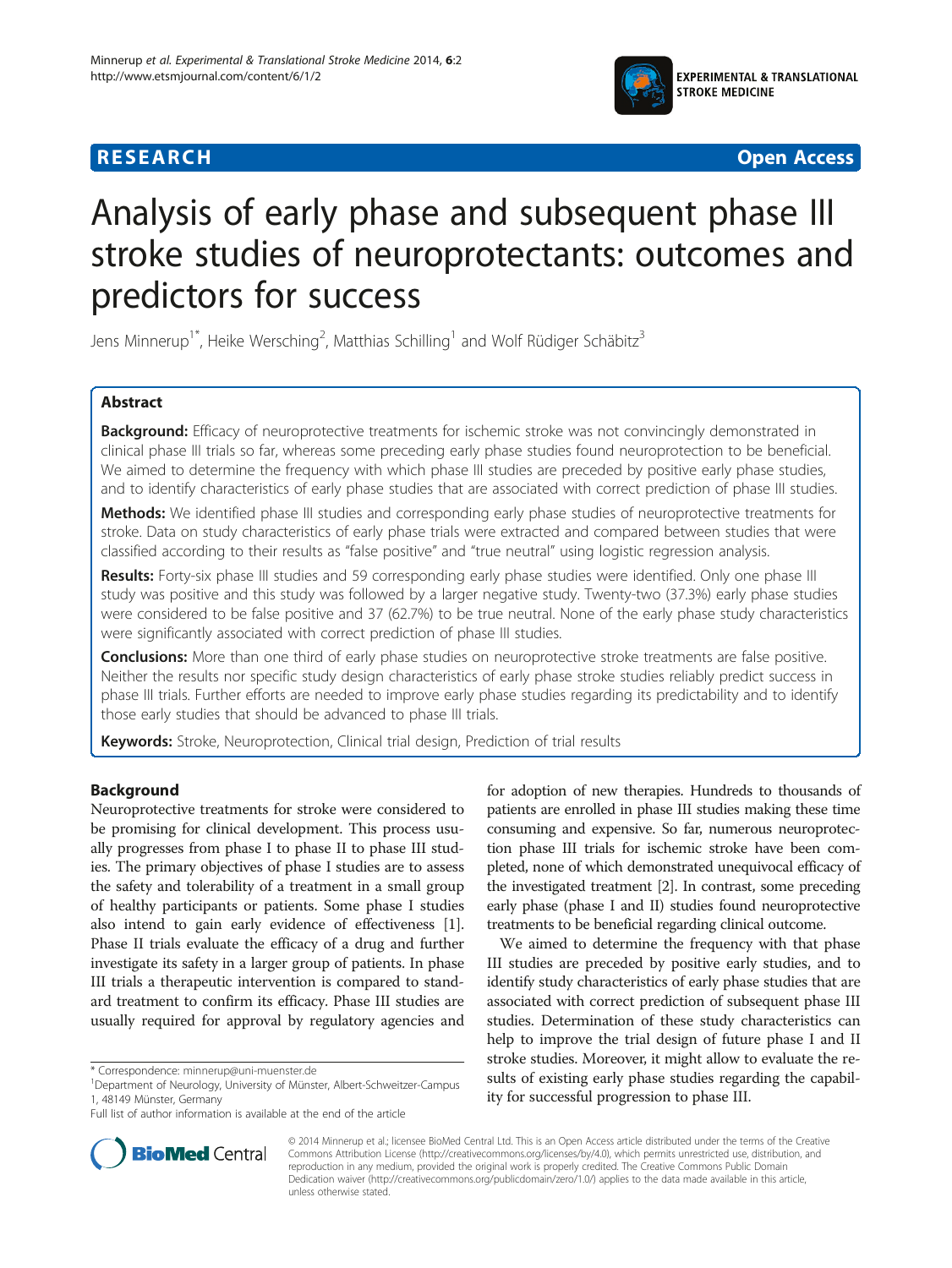# **Methods**

### Identification and data extraction of phase III studies

For identification of phase III clinical trials on neuroprotective treatments for acute ischemic stroke we systematically searched the databases Clinicaltrials.gov (searched in November 2012) and The Internet Stroke Center (searched in November 2012) [[1,3](#page-4-0)]. The search strategy for Clinicaltrials.gov used the terms "Closed Studies" for the search term 'Recruitment', "All studies" for the search term 'Study Result', "Interventional Studies" for the search term 'Study Type', and "Phase III" for the search term 'Phase'. For search in The Internet Stroke Center we used the terms "Completed" and "Terminated" for the search term 'Status' and the term "Phase 3" for the search term 'Phase'. In addition, review articles on clinical acute stroke studies were reviewed for phase III trials [\[2,4](#page-4-0)-[6](#page-4-0)]. To include only studies on acute stroke, the search was limited to those studies with treatment initiation within 72 hours after stroke onset. Only studies on neuroprotection were included. Studies of thrombolytic, antithrombotic, or antihypertensive agents without neuroprotective properties were excluded. Publications of thus identified phase III studies were retrieved and data were extracted. Only articles in English were included. When studies were not published in full data were obtained from the Internet Stroke Center or from Cochrane Stroke Group reviews. Results of phase III studies were judged to be either "positive", "neutral" or "negative". A study was defined to be "positive" if the primary end points were reached or if the neuroprotective treatment was superior to the placebo treatment regarding functional recovery or mortality in cases the primary end point was not stated. Additional data that were retrieved include the maximum time of treatment initiation after symptom onset, the dose and route of administration of the neuroprotective treatment, and the number of patients included in the study.

# Identification, selection, and data extraction of early phase studies

Phase I and phase II studies of neuroprotective therapies of identified phase III studies were searched using the database Pubmed (searched at November 2012). This strategy included the words "stroke" or "ischemia" or "infarct" AND "drug name" or "abbreviated drug name". In addition, articles of phase III studies were searched for preceding phase I and phase II studies. Except the terms "Phase I" and "Phase II" for the search term 'Phase' the same search strategy as described for phase III studies was used for searching the databases Clinicaltrials.gov (searched in November 2012) and The Internet Stroke Center (searched in November 2012). Only articles in English were included. In the absence of full publication abstracts were analyzed when all required data were available by the Internet Stroke Center or from Cochrane Stroke Group reviews. Studies were determined as "positive" or "neutral" or "negative" regarding treatment efficacy as judged by the authors in the publication [\[7\]](#page-4-0). Moreover, data on the following characteristics of phase I and phase II studies were extracted: Number of patients enrolled, trial setting (singlecenter or multicenter), randomization, blinded outcome assessment, industry sponsoring, dose–response investigation, time point of outcome assessment, use of imaging endpoints (e.g. infarct size), and use of the same therapeutical time window, the same dose and the same route of administration as in the corresponding phase III trial. The selection of considered study characteristics was based on previously published articles on the design of acute stroke studies [\[7](#page-4-0)[,8\]](#page-5-0).

#### Statistical analysis

Early phase studies (phase I and II) were assigned to their corresponding phase III trial. As early clinical stroke studies were frequently not clearly specified as phase I or phase II studies we subsumed these in one category. For treatments of which more than one phase III trials exists, phase I and phase II studies were allocated to their immediately following phase III studies. Phase I and II studies were classified as "true neutral" or "false positive". Those with positive results and subsequent negative phase III studies were classified as "false positive" and those with neutral results and subsequent negative phase III studies were classified as "true neutral". No phase I or phase II studies with negative results could be identified. As conflicting results of phase III studies on the efficacy of NXY-059 exist, the larger (neutral) Stroke-Acute Ischemic NXY Treatment Trial (SAINT) II trial was used as reference for the classification of phase I and phase II studies on NXY-059. For comparison of study characteristics between "false positive" and "true neutral" phase I and II studies we applied unadjusted (crude) logistic regression analysis and a multivariable model that included all study characteristics simultaneously. The level of significance was defined as a two-tailed  $P < 0.05$ . The analyses were carried out using SAS 9.2 and the Statistical Package of Social Sciences (version 21).

# Results

#### Identified phase III studies and their results

The search strategy yielded 153 studies by searching the database Clinicaltrials.gov and 165 studies by searching the database The Internet Stroke Center. Seven further studies were identified by searching review articles on clinical acute stroke studies. Of the identified studies 46 phase III studies fulfilled the inclusion criteria (Table [1\)](#page-2-0). In these studies 34 different neuroprotective treatments were investigated. The studies were published between 1988 and 2012. Four studies were not published (POST-010 and POST-011, Eliprodil Phase III, Fosphenytoin Phase III,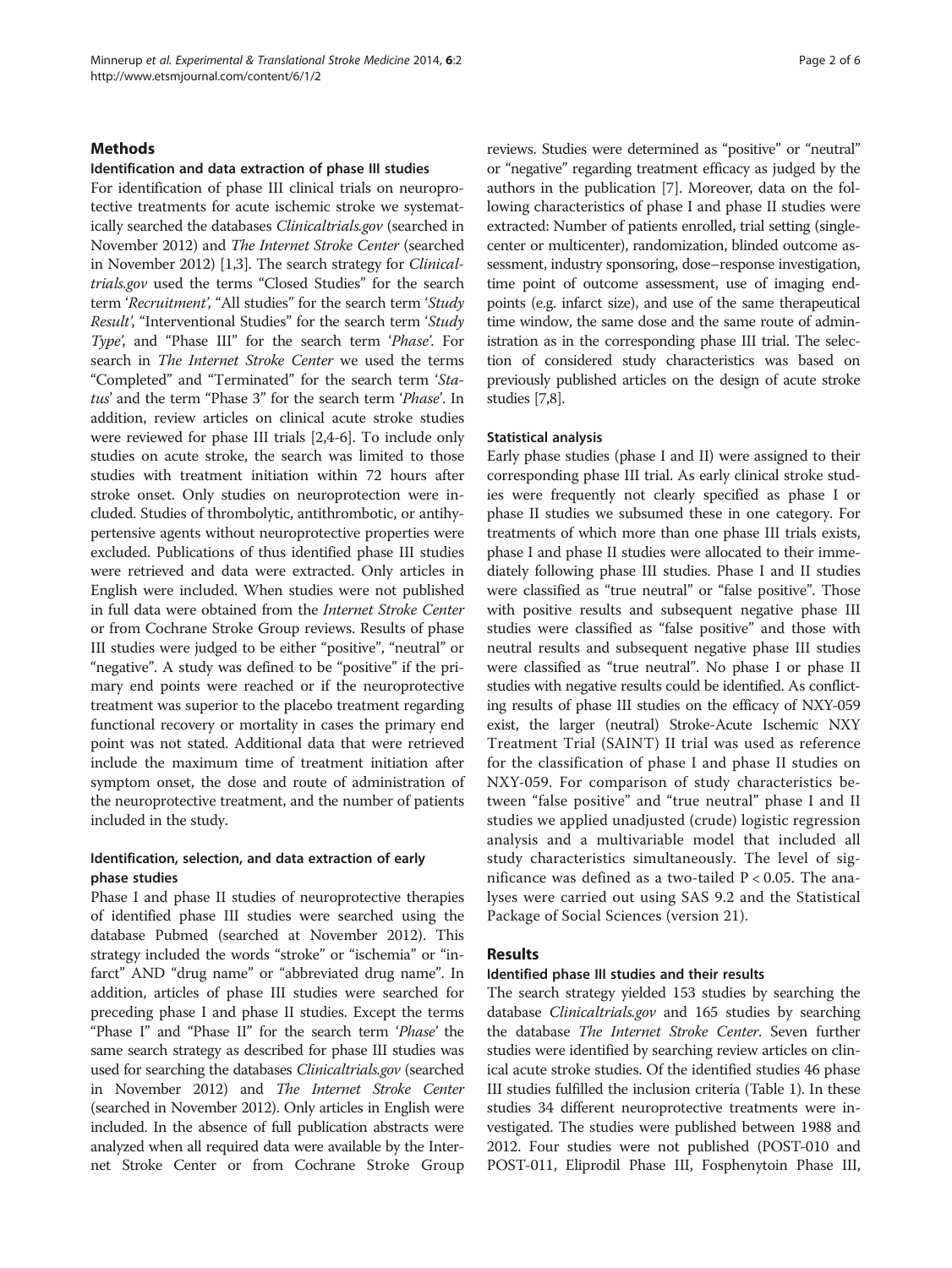# <span id="page-2-0"></span>Table 1 Identified phase III studies

| Study acronym/study title | Year of publication | Intervention             | No. of subjects | Result   |
|---------------------------|---------------------|--------------------------|-----------------|----------|
| PAIS                      | 2009                | Acetaminophen            | 1400            | Neutral  |
| AHAIS                     | 2001                | Aptiganel                | 628             | Neutral  |
| <b>BEST</b>               | 1988                | Atenolol, Propanolol     | 302             | Neutral  |
| POST-010 and POST-011     | $\ast$              | BMS-204352               | 1978            | Neutral  |
| <b>SCAST</b>              | 2011                | Candesartan              | 2004            | Neutral  |
| Cervene phase 3           | 2000                | Cervene (Nalmefene)      | 368             | Neutral  |
| Citicoline ECCO 2000      | 2001                | Citicoline               | 899             | Neutral  |
| Citicoline 007            | 1999                | Citicoline               | 394             | Neutral  |
| <b>ICTUS</b>              | 2012                | Citicoline               | 2298            | Neutral  |
| CLASS                     | 1999                | Clomethiazole            | 1360            | Neutral  |
| CLASS-I                   | 2002                | Clomethiazole            | 1198            | Neutral  |
| EGASIS                    | 2006                | Diazepam                 | 880             | Neutral  |
| <b>MACSI</b>              | 2013                | DP-b99                   | 446             | Neutral  |
| EAIS                      | 1998                | Ebselen                  | 302             | Neutral  |
| EAST                      | 2009                | Edaravone                | 814             | Neutral  |
| Eliprodil phase III       | $\star$             | Eliprodil                | 483             | Neutral  |
| EAST                      | 2001                | Enlimomab                | 625             | negative |
| ESS                       | 2009                | Epoetin Alfa             | 522             | Neutral  |
| Fiblast phase III         | 2002                | Fibroblast growth factor | 286             | Neutral  |
| <b>FIST</b>               | 1996                | Flunarizine              | 331             | Neutral  |
| Fosphenytoin phase III    | $\ast$              | Fosphenytoin             | 462             | Neutral  |
| <b>GAIN</b> International | 2000                | Gavestinel (GV150526)    | 1804            | Neutral  |
| <b>GAIN Americas</b>      | 2001                | Gavestinel (GV150526)    | 1367            | Neutral  |
| EST                       | 1994                | GM1 ganglioside          | 792             | Neutral  |
| SASS                      | 1994                | GM1 ganglioside          | 287             | Neutral  |
| <b>IASSH</b>              | 1989                | GM1 ganglioside          | 502             | Neutral  |
| <b>ASCLEPIOS</b>          | 1994                | Israpidine               | 357             | Neutral  |
| LUB-INT-13                | 2000                | Lubeluzole               | 1786            | Neutral  |
| Lub                       | 1997                | Lubeluzole               | 721             | Neutral  |
| <b>IMAGES</b>             | 2004                | Magnesium                | 2589            | Neutral  |
| PRISTINE                  | 1996                | Naftidrofuryl            | 620             | Neutral  |
| ANS                       | 1992                | Nimodipine               | 1064            | Neutral  |
| <b>INWEST</b>             | 1994                | Nimodipine               | 295             | negative |
| <b>TRUST</b>              | 1990                | Nimodipine               | 1215            | Neutral  |
| VENUS                     | 2001                | Nimodipine               | 454             | Neutral  |
| SAINT II                  | 2007                | <b>NXY-059</b>           | 3306            | Neutral  |
| SAINT I                   | 2006                | <b>NXY-059</b>           | 1722            | positive |
| <b>RREACT</b>             | 2007                | ONO-2506, Arundic acid   | 841             | Neutral  |
| PASS                      | 1997                | Piracetam                | 927             | Neutral  |
| mRECT                     | 2009                | Repinotan                | 681             | Neutral  |
| ASSIST                    | 2000                | Selfotel (CGS19755)      | 567             | Neutral  |
| RANTTAS                   | 1996                | Tirilazad mesylate       | 556             | Neutral  |
| RANTTAS II                | 1998                | Tirilazad mesylate       | 126             | Neutral  |
|                           |                     |                          |                 |          |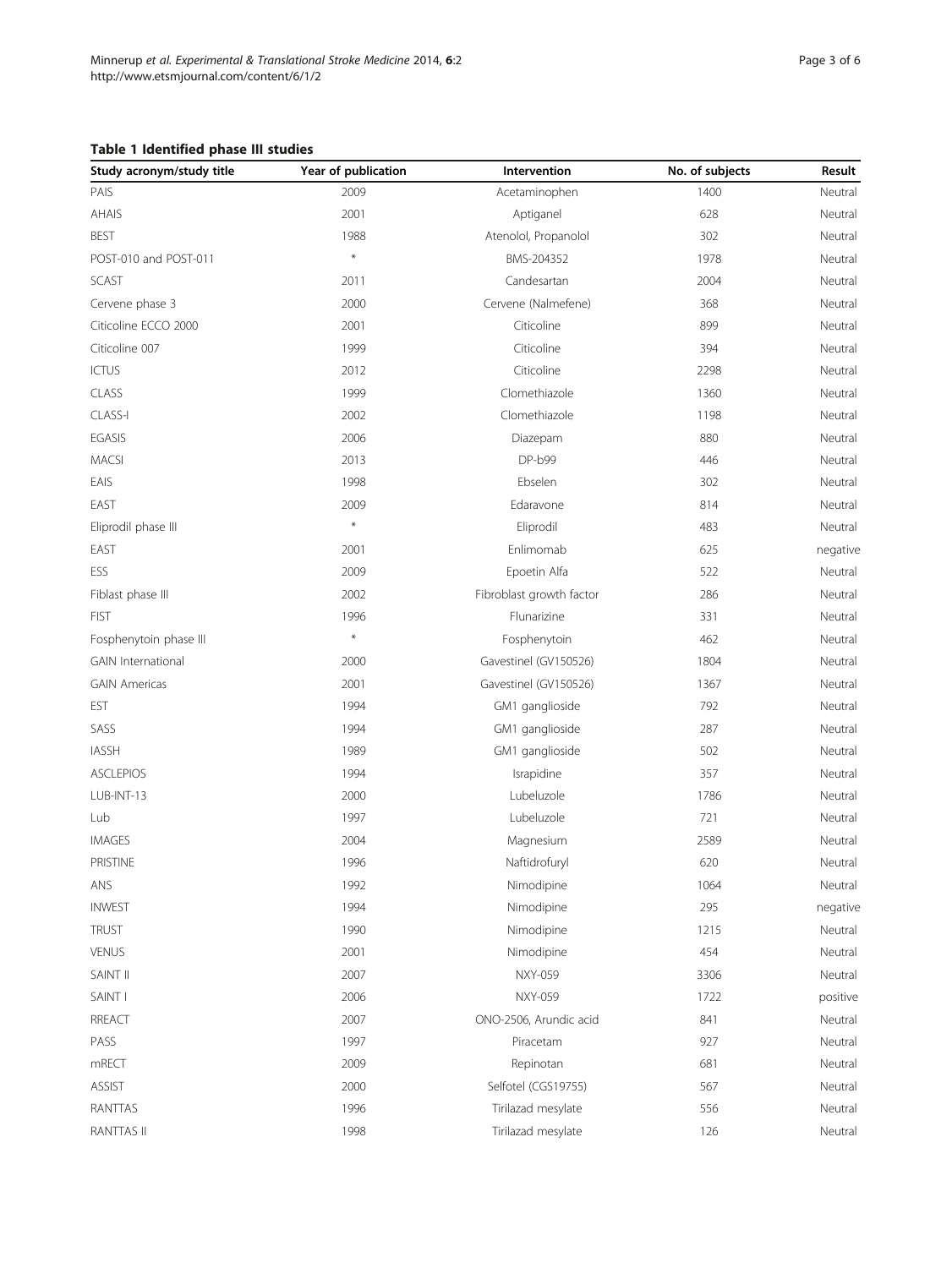|  |  |  |  | Table 1 Identified phase III studies (Continued) |
|--|--|--|--|--------------------------------------------------|
|--|--|--|--|--------------------------------------------------|

| NEST-2       | 2009 | Transcranial laser therapy | 660 | Neutral |
|--------------|------|----------------------------|-----|---------|
| <b>ASTIN</b> | 2003 | UK279,276                  | 966 | Neutral |
| ARTIST+      |      | YM872                      |     | Neutral |

\*Study was not published, information on study was obtained from the Internet Stroke Center.

and ARTIST+) and information on these studies was obtained from the Internet Stroke Center database. The median number of patients enrolled in the included studies was 670.5 (range 126 to 3306). Forty-three studies were neutral (active treatment and control not significantly different), two studies were negative (control superior to active treatment), and only one study was positive (active treatment superior to control). However, the only positive study (SAINT I) was followed by a larger negative study (SAINT II).

# Early phase study characteristics and their association with phase III results

Fifty-nine early phase studies, investigating 26 neuroprotective treatments were identified. The characteristics of these studies are shown in Table 2. For 8 treatments (combination of Atenolol and Propanolol, BMS-204352, Diazepam, Eliprodil, Enlimomab, Fibroblast Growth Factor, Fosphenytoin, Israpidine) evaluated in phase III studies no preceding randomized phase I/II trials were identified. The median number of subjects enrolled in phase I/II studies was 92 (range 25 to 725). More than half (61.0%) of the studies were sponsored by industry. The majority of studies were multicenter studies (69.5%). Randomization was reported in 57 (96.6%) and blinded outcome assessment in 52 (88.1%) of the included phase I/II studies. In 16 (27.1%) studies the dose–response relationship was explored and in 15 (25.4%) studies an imaging endpoint in addition to clinical endpoints was used. The median duration of follow-up for endpoints was 87 days (range 3 to 365). Compared to corresponding phase III trials in phase I and phase II studies the same therapeutical time window, the same dose, and the same route of administration was used in 18 (32.2%), 29 (49.2%), and 50 (84.7%), respectively.

Twenty-two (37.2%) early phase studies were considered to be positive and 37 (62.7%) to be neutral. Characteristics of early phase studies and their associations with prediction of phase III study results are shown in Table 2. We found no study characteristic of early phase studies to be significantly associated with correct prediction of phase III results, neither in a univariate nor in multivariable logistic regression analysis.

In one study endpoints were determined at discharge and mean length of hospital stay was reported to be 9.5 days in verum treated patients and 11.2 days in the placebo group. Therefore duration to follow-up for endpoints in this study was estimated to be ten days (results of the regression model remained unchanged when duration to follow-up of this study was largely varied).

| <b>Study characteristics</b>                                                     | All early phase studies<br>$(n = 59)$ | True neutral<br>$(n = 37)$ | <b>False positive</b><br>$(n = 22)$ | aOR<br>$[95% - CI]$      | P     |
|----------------------------------------------------------------------------------|---------------------------------------|----------------------------|-------------------------------------|--------------------------|-------|
| No. of subjects, median (IQR)                                                    | 92.0 (46.0-176.0)                     | 100.0 (46.0-157.0)         | 91.5 (49.3-197.5)                   | 1.00 [0.99-1.00]         | 0.713 |
| Industry sponsored, n (%)                                                        | 36(61.0)                              | 25(67.6)                   | 11(50.0)                            | 1.73 [0.40-7.54]         | 0.465 |
| Multicentered, n (%)                                                             | 41 (69.5)                             | 28 (75.7)                  | 13 (59.1)                           | 1.48 [0.28-7.87]         | 0.643 |
| Randomized, n (%)                                                                | 57 (96.6)                             | 35 (94.6)                  | 22 (100.0)                          | $0.00$ [0.00- $\infty$ ] | 1.000 |
| Blinded outcome assessment, n (%)                                                | 52 (88.1)                             | 34 (91.9)                  | 18 (81.8)                           | 3.95 [0.26-60.30]        | 0.323 |
| Dose-response investigated, n (%)                                                | 16(27.1)                              | 12 (32.4)                  | 4(18.2)                             | 1.25 [0.26-6.07]         | 0.786 |
| Use of imaging endpoint, n (%)                                                   | 15 (25.4)                             | 8(21.6)                    | 7(31.8)                             | 0.46 [0.12-1.81]         | 0.263 |
| Duration of follow-up for endpoints*,<br>median (IQR), days                      | 87.0 (30.0-90.0)                      | $90.0*$ (30.0-90.0)        | 41.0 (28.0-90.0)                    | 1.00 [0.99-1.01]         | 0.722 |
| Same characteristics in phase I/II studies as in<br>subsequent phase III studies |                                       |                            |                                     |                          |       |
| Same therapeutic time window, n (%)                                              | 19 (32.2)                             | 10(27.0)                   | 9(40.9)                             | $0.69$ $[0.18 - 2.68]$   | 0.588 |
| Same dose, n (%)                                                                 | 29 (49.2)                             | 18 (48.6)                  | 11(50.0)                            | $0.94$ $[0.28 - 3.14]$   | 0.916 |
| Same route of administration, n (%)                                              | 50 (84.7)                             | 34 (91.9)                  | 16 (72.7)                           | 3.33 [0.59-18.86]        | 0.174 |

Table 2 Characteristics of early phase studies and associations with phase III study results

IQR, interquartile range, aOR (adjusted odds ratio) for comparison of study characteristics between "false positive" and "true neutral" studies in a multivariable logistic regression analysis, CI, confidence interval, \*one study did not report the exact duration of follow-up as endpoints were determined at discharge (mean length of hospital stay in this study was 9.5 days in the verum group and 11.2 days in the placebo group).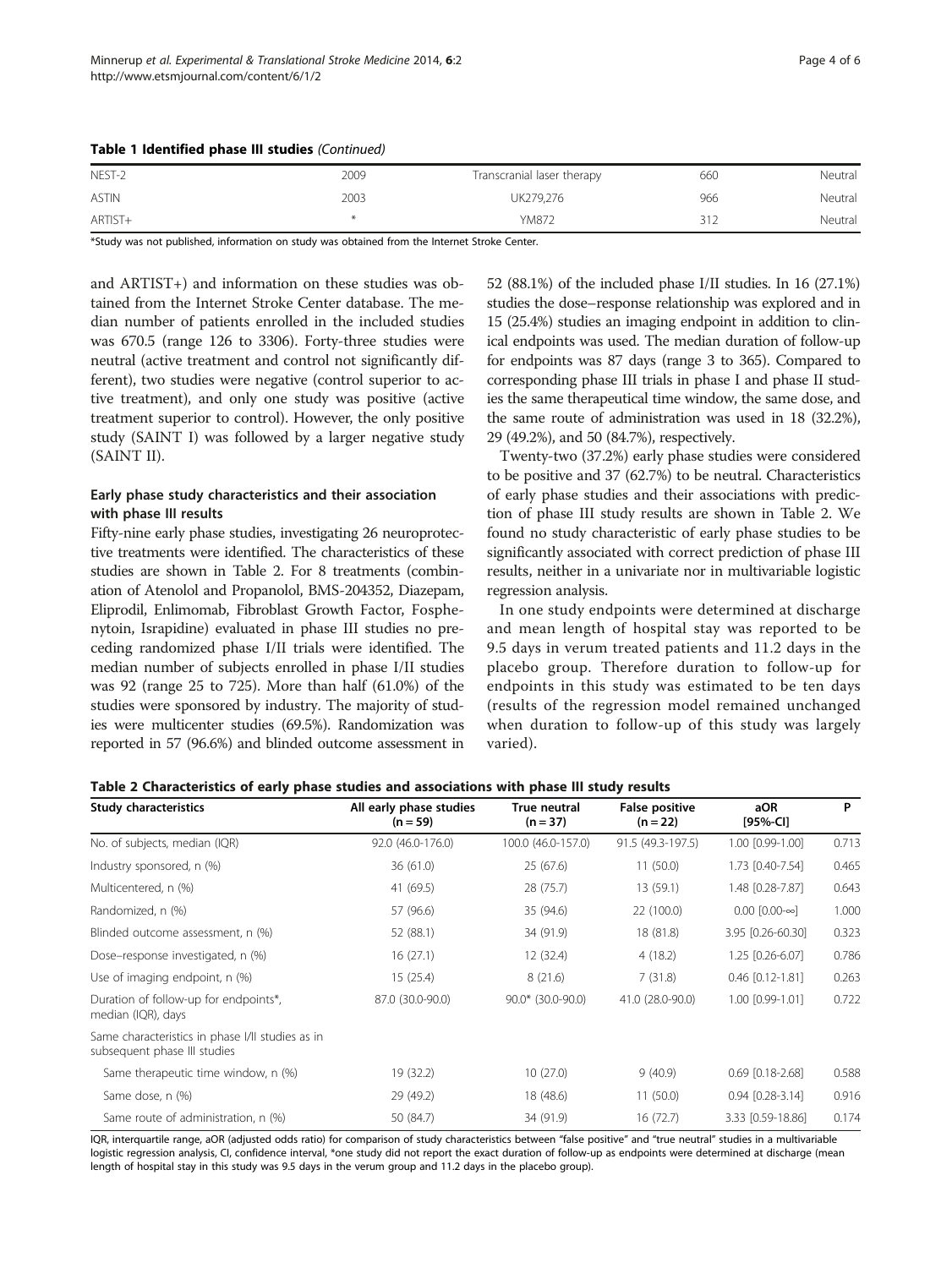# <span id="page-4-0"></span>Discussion

So far no phase III study convincingly demonstrated the efficacy of a neuroprotective treatment for acute ischemic stroke. In contrast more than one third of early phase studies included in our analysis reported neuroprotectants to be beneficial and thus yielded false positive results. We found no single characteristic of early phase studies to be significantly associated with correct prediction of phase III study results.

The question remains why promising results from early phase studies were not reproduced in phase III studies. The majority of analyzed early phase studies shared relevant features with phase III studies, such as randomization, blinded outcome assessment, and multicentricity. The main difference between early phase and phase III studies remains the number of enrolled patients, thus potentially being the reason for the discrepant results. This assumption is emphasized by results of a previous analysis of clinical stroke studies which found a decreased likelihood of a positive trial results with increasing sample size [7].

Different approaches were used to evaluate which early studies results can be considered as encouraging and should therefore be advanced to phase III. The method developed by Mandava and Kent is based on the assumption of an imbalance in randomization of baseline factors contributes to misleading results of early phase studies [4). In their model randomization errors are minimized by comparisons with an outcome function derived from a large number of pooled control arms. Using this model the failure of the SAINT II and of the Abciximab Emergent Stroke Treatment Trial (AbESTT) could have been predicted [4]. Although promising, this model has, however, not been evaluated prospectively so far.

The method used in our study was previously applied on cancer studies [[9,10](#page-5-0)]. In an analysis of 351 early phase studies on targeted therapies for cancer multiple institution participation, industry sponsoring, and a shorter time period between publication of early phase and phase III studies were predictive factors for success in subsequent phase III trials [[9\]](#page-5-0). In another study on chemotherapies for cancer treatment, however, none of the early phase study characteristics significantly predicted results of phase III studies [[10\]](#page-5-0). In contrast to phase III studies on ischemic stroke a remarkable number of cancer phase III studies included in the analyses were positive. Hence the method to determine characteristics of phase II studies that predict success in subsequent studies cannot be simply adopted for stroke trials. We therefore slightly modified this approach and aimed to identify characteristics that are associated with "false positive" and "true neutral" results.

A limitation of our analysis might be bias caused by unpublished studies [5,7]. However, to reduce the impact of publication bias on our results we also included studies that were not published in full and obtained data from the Internet Stroke Center and from Cochrane Stroke Group reviews. A further limitation of our analysis is the fact that early phase studies are usually not powered to detect differences of the clinical outcome. However, the results on efficacy in early studies are frequently the basis for testing in phase III trials.

#### Conclusion

Our study shows that more than one third of early phase studies on neuroprotective treatments for stroke are false positive. We found no single early phase study characteristic whose presence or absence reliable predicts success in phase III trials. Further efforts are needed to improve early phase stroke studies regarding its predictability and to identify those early studies that should be advanced to phase III trials.

#### Competing interests

Wolf-Rüdiger Schäbitz received honoraria for several presentations on citicoline from Trommsdorff, Jens Minnerup has received funding from Trommsdorff.

#### Authors' contributions

JM: Study concept, analysis and interpretation of data, acquisition of data, statistical analysis. HW: Study concept, analysis and interpretation of data, statistical analysis. MS: Study concept, analysis and interpretation of data. WS: Study concept, study supervision. All authors read and approve the manuscript.

#### Authors' information

Matthias Schilling and Wolf Rüdiger Schäbitz are senior-authorship.

#### Author details

<sup>1</sup>Department of Neurology, University of Münster, Albert-Schweitzer-Campus 1, 48149 Münster, Germany. <sup>2</sup>Institute of Epidemiology and Social Medicine University of Münster, Domagkstrasse 3, 48149 Münster, Germany. <sup>3</sup>Department of Neurology, Bethel, Burgsteig 13, 33617 Bielefeld, Germany.

#### Received: 3 February 2014 Accepted: 4 February 2014 Published: 7 February 2014

#### References

- 1. ClinicalTrials.gov: A service of the U.S. National Institutes of Health. [http://](http://www.clinicaltrials.gov) [www.clinicaltrials.gov](http://www.clinicaltrials.gov). Accessed November, 2012.
- 2. Ginsberg MD: Current status of neuroprotection for cerebral ischemia: synoptic overview. Stroke 2009, 40(3 Suppl):S111–S114.
- 3. The Internet Stroke Center. <http://www.strokecenter.org>. Accessd November 2012.
- 4. Mandava P, Kent TA: A method to determine stroke trial success using multidimensional pooled control functions. Stroke 2009, 40(5):1803–1810.
- 5. Gibson LM, Brazzelli M, Thomas BM, Sandercock PAG: A systematic review of clinical trials of pharmacological interventions for acute ischaemic stroke (1955–2008) that were completed, but not published in full. Trials 2010, 11:43.
- 6. Weaver CS, Leonardi-Bee J, Bath-Hextall FJ, Bath PMW: Sample size calculations in acute stroke trials: a systematic review of their reporting, characteristics, and relationship with outcome. Stroke 2004, 35(5):1216–1224.
- 7. Liebeskind DS, Kidwell CS, Sayre JW, Saver JL: Evidence of publication bias in reporting acute stroke clinical trials. Neurology 2006, 67(6):973–979.